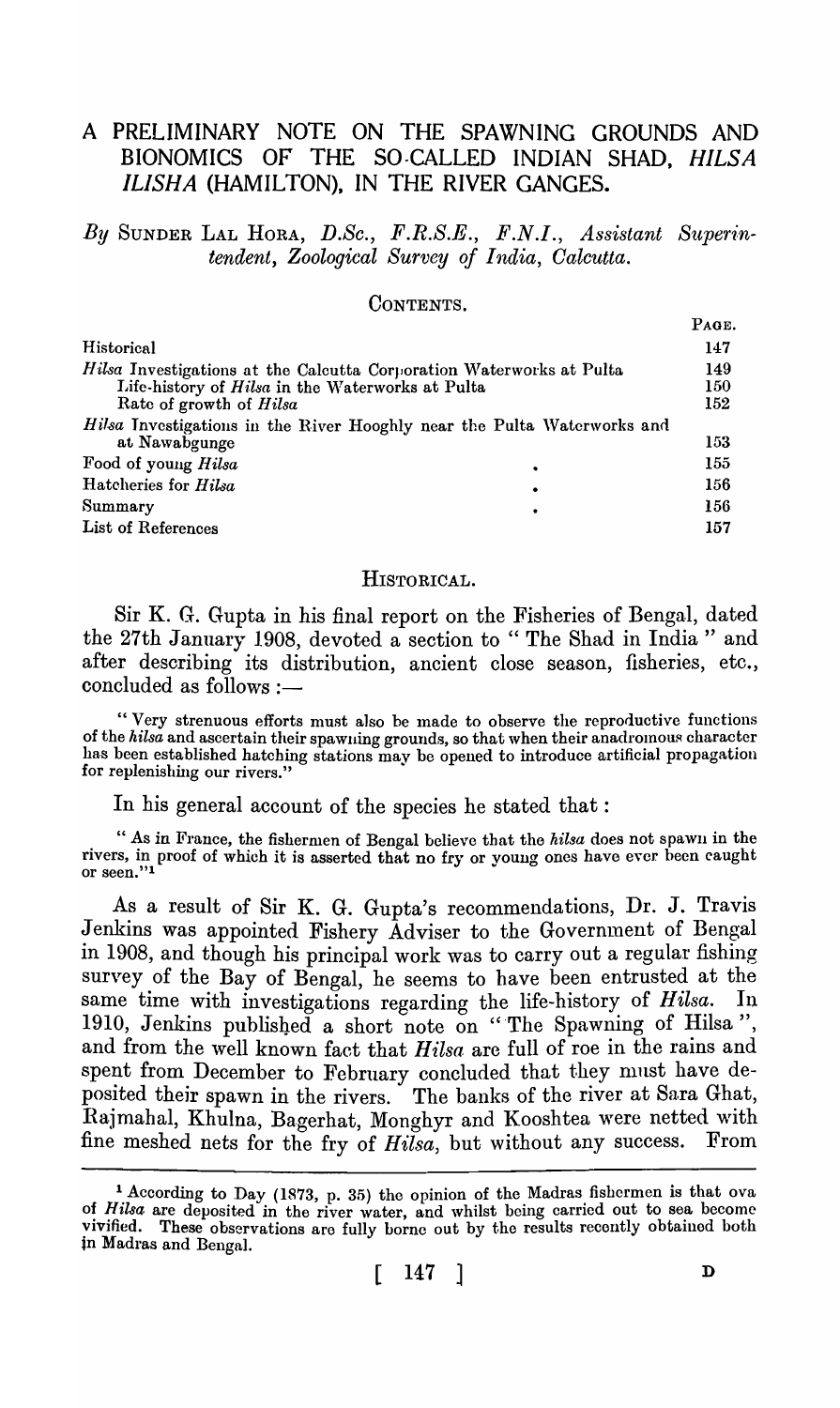the market at Monghyr, however, a single specimen of *Hilsa,* 6 cm. long, was obtained towards the end of September and from this Jenkins concluded that:

"It would appear that the *Hilsa* spawns in the Ganges somewhere above Monghyr and careful investigation should be carried on during September and October in suitable localities above that place."

After these somewhat disappointing results, it seems that an organised search for the spawning grounds of *Hilsa* was abandoned, and more attention directed to the artificial propagation of the species on the lines adopted in America for Shad *(vide* Southwell 1914, 1918). A hatchery station was established at Monghyr, but all attempts at artificial propagation proved futile. However, as a result of these experiments, Southwell (1914, p. 5) came to the following conclusions:

"I think there can be no doubt that there are several breeding grounds in the Ganges, and it is quite likely that the spawning grounds chauge from year to year. Old *hilsa* probably spawn in the higher reaches of the river, while younger *hilsa*, more susceptible to the changes involved in the transition from the sea to fresh water, probably spawn lower down the river."<sup>1</sup>

In the Annual Report of the Department of Fisheries, Bengal, Bihar and Orissa, for the year ending 31st March 1919, Dr. Baini Prashad again recorded the failure of artificial fertilisation and hatching of the *Hilsa* eggs, but a distinct advance was reported in the knowledge concerning habits, distribution, etc., of the species. It was stated that:

"Investigations regarding the distribution and habits of *hilsa* were carried on in the rivers of the Khulna district, in the Hooghly, at Madaripur, Goalundo, Dacca, Rajmahal, Bankipur, Buxar and a number of other places in the two provinces. These enquiries show that *hilsa* are available practically at all times of the year in the rivers and in the Gangetic Delta. This fact casts a very grave doubt on the generalisations of the previous observers regarding the migrations of *hilsa* during the rainy season, when, as was stated, the muddy water incited the fish to ascend into fresh-water streams for breeding. The results of our enquiries during the past year do not allow of the assumption of the *hilsa* being a true anadromous fish."

In 1920, the Department of Fisheries, Bengal, Bihar and Orissa, was abolished and so far as I am aware no further work on the *Hilsa* problem from Bengal has been reported since. In 1933, however, Mr. Robert S. Finlow, Director. of Agriculture, Bengal, in his note on the scheme for the reorganisation of a Fishery Department in Bengal, summed up the position of *Hilsa* enquiry in Bengal as follows:

" Apart from carp, *hilsa* is much the most important fish caught in inland waters. As is well known, the *hilsa* belongs to the herring family, and its home is in the sea, but, like the salmon, the *hilsa* migrates into adjacent rivers to spawn. So far attempts to locate the spawning grounds of *hilsa* have failed, and attempts at artificial fertilization have also been unsuccessful. On the other hand, the fingerling of the *hilsa* has been identified in the *Jatka*, a small fish less than 6" long, found in the Buriganga, Lakhya and Meghna rivers in the Eastern Bengal in February-March. It is probable therefore that the main spawning grounds of the *hilsa* are in Eastern Bengal, and investigation to this end, particularly in the Lakhya, Buriganga, Torag and Meghna rivers, should from a definite item of the work of the Fishery Department.

- "There seem to be two classes of this fish which ascend the large rivers: those below one year of age, and which do not appear to breed, or if they do, it is at the very end of the year, or commencement of the succeeding one; secondly, there are thosc which breed at the commencement of, or during the monsoon."
- These observations indicate that *Hilsa* practically breed in the rivers throughout the year, and that probably the young have to make a much longer journey upstream to attain sexual maturity.

<sup>&</sup>lt;sup>1</sup> Reference may here be made to the following observation of Day (1873, p. 22). Writing about the migratory habits of *Hilsa* he says :-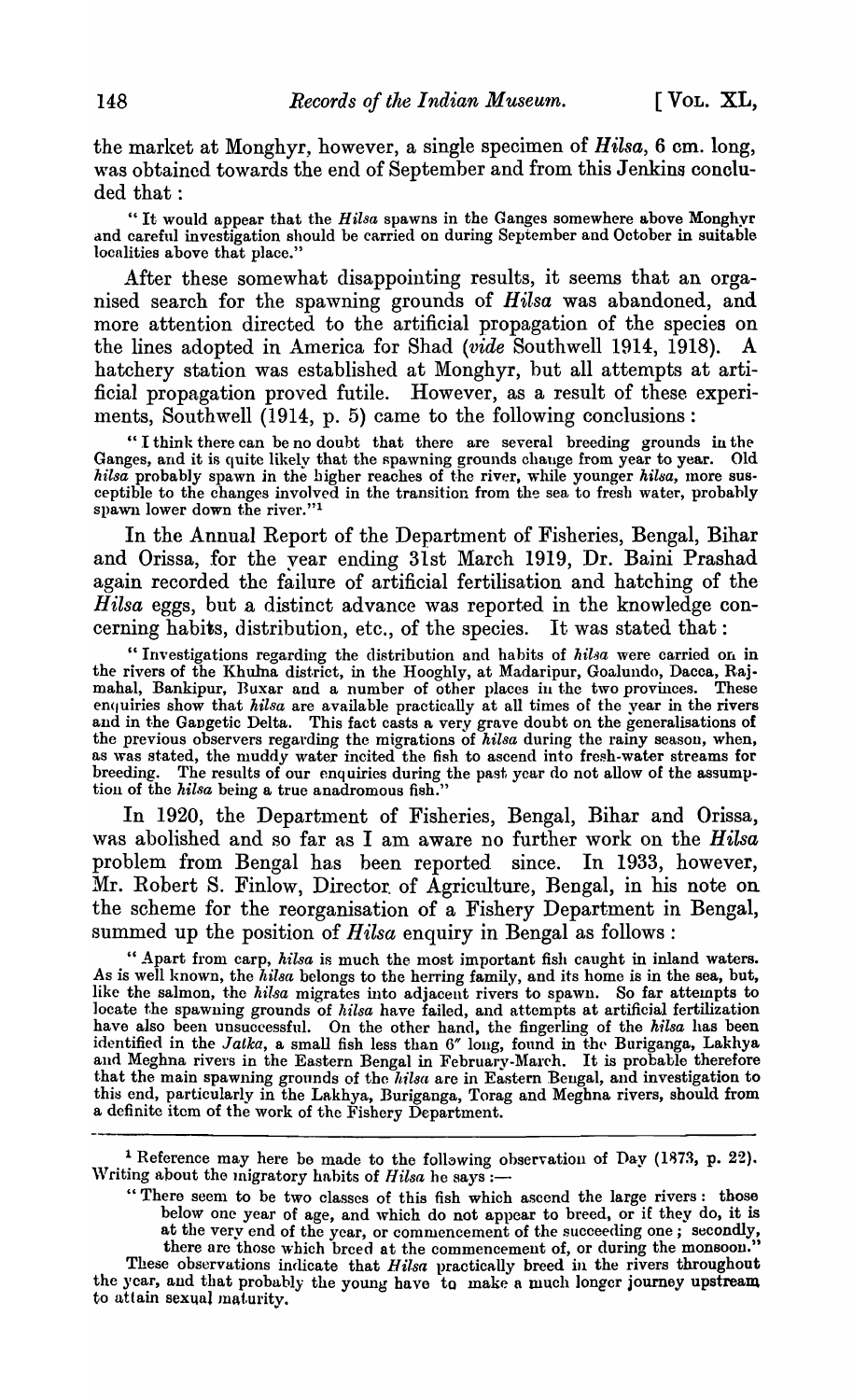Artificial breeding of the *hllsa* should also be persevered with. The fish appears to be peculiarly delicate and, when spawning, to die almost instantaneously on being taken from the water. At the same time, eggs have undoubtedly been fertilized both in Bengal and in Madras, and final success may prove to be largely a matter of technique. In the Bengal experiments, the development of fungoid growth seemed to he a very adverse factor. Perhaps the use of filtered water in thc Macdonald jars would mitigate this disadvantage.'

Mention may also be made of the observations contained in Mr. K. C. De's "Report on the Fisheries of Eastern Bengal and Assam" He stated that:

" The *hilsa* is found in the sea and in all the principal rivers, at practically all times of the year. It is also found in the *bhils* and *haors* during the floorl, when they communicate with the greater rivers. ...... The spawning takes place in October and November, and the spent fish are caught in winter. But some fishermen have assured me that individual fish with roes have been found all through the year..  $\ldots$ . Nothing definite is known about the spawning. Some fishermen hold that they do not spawn in the rivers, while others believe that the young fish hatched from the ova deposited in the rivers are stunted in growth and do not bear roes. Some told me that the hilsa spawns in the Hakalaki *hoar* in Sylhet, but careful enquiries made there have proved this information to be incorrect. As the ova of *hilsa,* and also young fish, have been seen in the rivers, there can be no doubt that they spawn in the rivers. ....... Like the other herrings, it is a surface-swimmer, aud is not ordinarily found at a depth "below 12 feet. It cannot be reared in tanks."

From the summary of the results given above, it is clear that since 1908, when Sir K. G. Gupta made a forceful recommendation regarding the urgent necessity of an. investigation into the life-history of *Hilsa*  with a view to establish hatcheries for the artificial propagation of the species, very little advance has been made with regard to the bionomics of the species in Bengal waters. The investigations of all these years, however, raised doubts into the true anadromous nature of the species and brought to light the probable occurrence of the young ones of *Hilsa*  in the rivers of Eastern Bengal. The Madras Fisheries Department *(vide Raj)* has, however, through patient research extending over a quarter of a century, made considerable progress in locating the probable spawning grounds of *Hilsa* in Madras waters and has found indications of the probable rate of growth of the species. The results of these investigations are referred to in a comparative way in the following account.

# *IIILSA* INVESTIGATIONS AT THE CALCUTTA CORPORATION WATERWORKS AT PULTA.

In 1936, the Zoological Survey of India was requested by the Corporation of Calcutta to carry out biological investigations at the Corporation's Waterworks at Pulta. A preliminary collection of the fauna of the Waterworks was made in May 1936, but later, from September 1936 to February 1938, further collections were regularly made, almost month by month, with a view to determine the seasonal variations in the fauna of the filter-beds. From the very beginning a large numher of young Clupeoids of various genera were found in the beds, but their specific determination was not undertaken till the adults were found in the settling tanks in great abundance a few months later. During the rainy season of 1937 male and female specimens of *Hilsa* with ripe gonads were collected from the Waterworks and it seemed probable, therefore, that the fish may actually be breeding in these waters, but no direct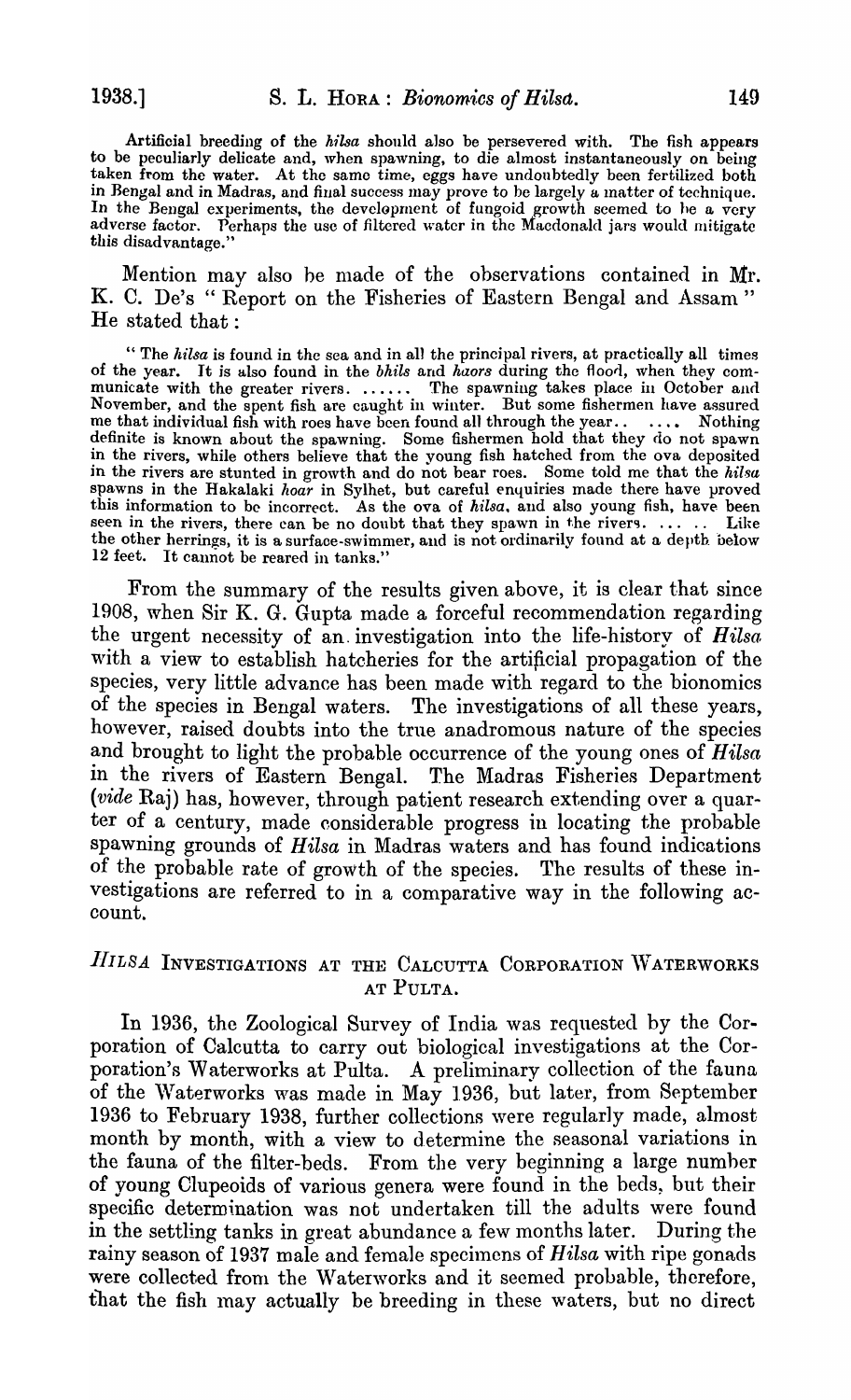observations on the spawning of the species were made. Day (1873, pp. 13, 36) states that *Hilsa* " never breeds in tanks or canals", but gives no reasons for his views. Attention may, however, be directed to the fact that the Killarney Shad of Great Britain spends its whole life in lakes without ever migrating to the sea (Trewavas, 1938). This occurrence lends considerable support to the assumption that *Hilsa*  may also be capable of breeding in the extensive tanks of the Waterworks. The mature males and females can readily be recognised by the depth of their bodies; the females, though of a somewhat smaller size, are much deeper and bulkier.

The abundance of young *Hilsa* in an isolated settling-tank (Pucca Settling Tank No. 4), when it is emptied once a year in autumn for cleaning, shows that the various tanks of the Waterworks receive their supply of *Hilsa* directly from the river Hooghly and that the fish is capable of thriving well in confined waters and of even attaining full maturity in the two other series of connected settling tanks. The above observations, especially when coupled with the fact that fish can only enter the waterworks either as eggs or very minute larval forms, indicate that the breeding grounds of *Hilsa* could not be at a very great distance from the position of the intake pipes of the Waterworks in the river Hooghly.

In connection with the growth of *Hilsa* in confined waters reference may also be made to the Administration Report of the Madras Fisheries Department for 1936-37 which contains observations on the bionomics of the fish similar to those made at Pulta. It is stated that:

"Young *Hilsa* not only reside in the lower reaches of rivers but frequently congregate from accident or inclination in tanks and ponds connected with the breeding reaches of such rivers.<sup>1</sup> In the Bahur tank watered by the Ponnaiyar river, which is one of the South Indian rivers in which *Hilsa* breed, a large collection of young *Hilsa* measuring from 16·3 cm. to 22·5 cm. was obtained in May 1936 when the tank ran dry. As the tank runs dry annually direct evidence of the growth rate of *Hilsa* in the tank is available. Since the tank received its supply for the year between 24th August 1935 and 14th September 1935 there is conclusive evidence that the *Rilsa* fry bred in the Ponnaiyar river that summer had grown in the tank to sizes ranging from 16·3 cm. to 22.5 cm.

*Life history of Hilsa in the Waterworks at Pulta.*—At the Pulta Waterworks about 90 million gallons of river water is pumped daily into the settling tanks through  $5$  pipes—one  $36''$  pipe, one  $48''$  pipe and three 54" pipes. All the pipes are, however, not in commission at the same time. The mouths of the pipes are directed downwards. The three larger pipes are protected by an iron grating with bars one inch apart, while the other two pipes are provided with valve-like structures which prevent any large object from entering the pipes. It is thus seen that though large objects cannot be sucked into these pipes, fishes a few inches in length and less than one inch in thickness can enter into the pipes. In the actual centrifugal pumps, however, there is only a quarter inch space between the impellers and their covers so that larger objects are invariably crushed and only eggs or very young larvae can

<sup>&</sup>lt;sup>1</sup> Day (1873, p. 23) also observed that in Sind *Hilsa* are not to be found about the end of September or commencement of October. He noted, however, that they may be " taken in *dhands*, stagnant pieces of water or canals, due to some accidental cause or unnatural ohstruction having obliged them to turn aside from their natural breedinggrounds."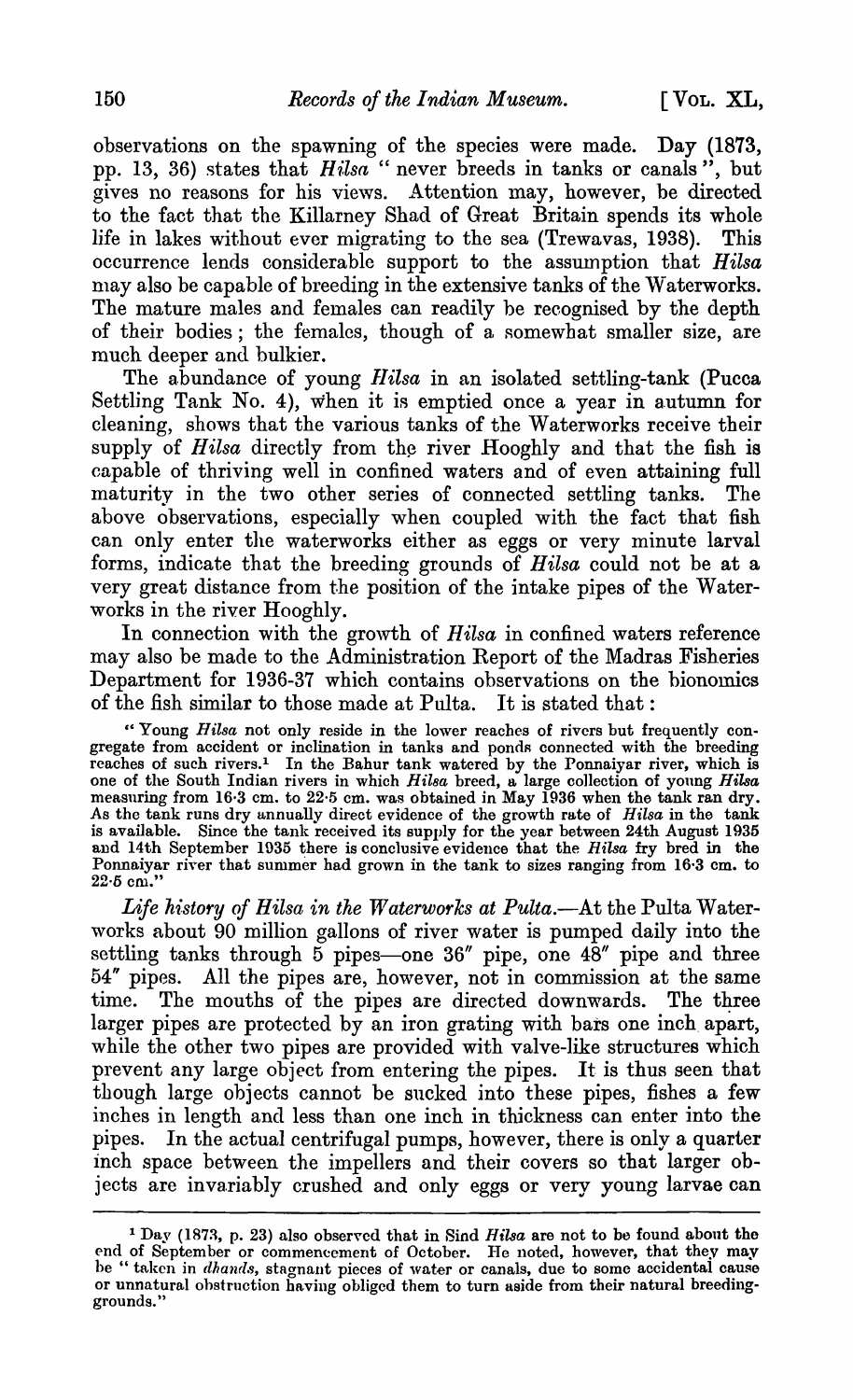pass through intact to the settling tanks. This was tested by making several collections of the fauna from the river water soon after it had passed through the pumps; in all samples only very minute objects were obtained. This means that *Hilsa* enters the Waterworks from the river either in the egg stage or as very young larvae. It must alao be remembered that the crushing of the larger objects increases the nutrient value of the water and is thus conducive to the development of rich planktonic life in the tanks of the Waterworks.



 ${\tt TEXT\text{-}FIG. 1.}\text{—Section of new jetty for 54}$  pipes, Calcutta Corporation Waterworks. Pulta.

The form of the river bed in the region of the intake pipes undergoes considerable changes at different seasons of the year, but the depth of the river below the level of the mouth of the pipes, known as Datum Line, is generally more than 20 feet; the low water level is 2-75 feet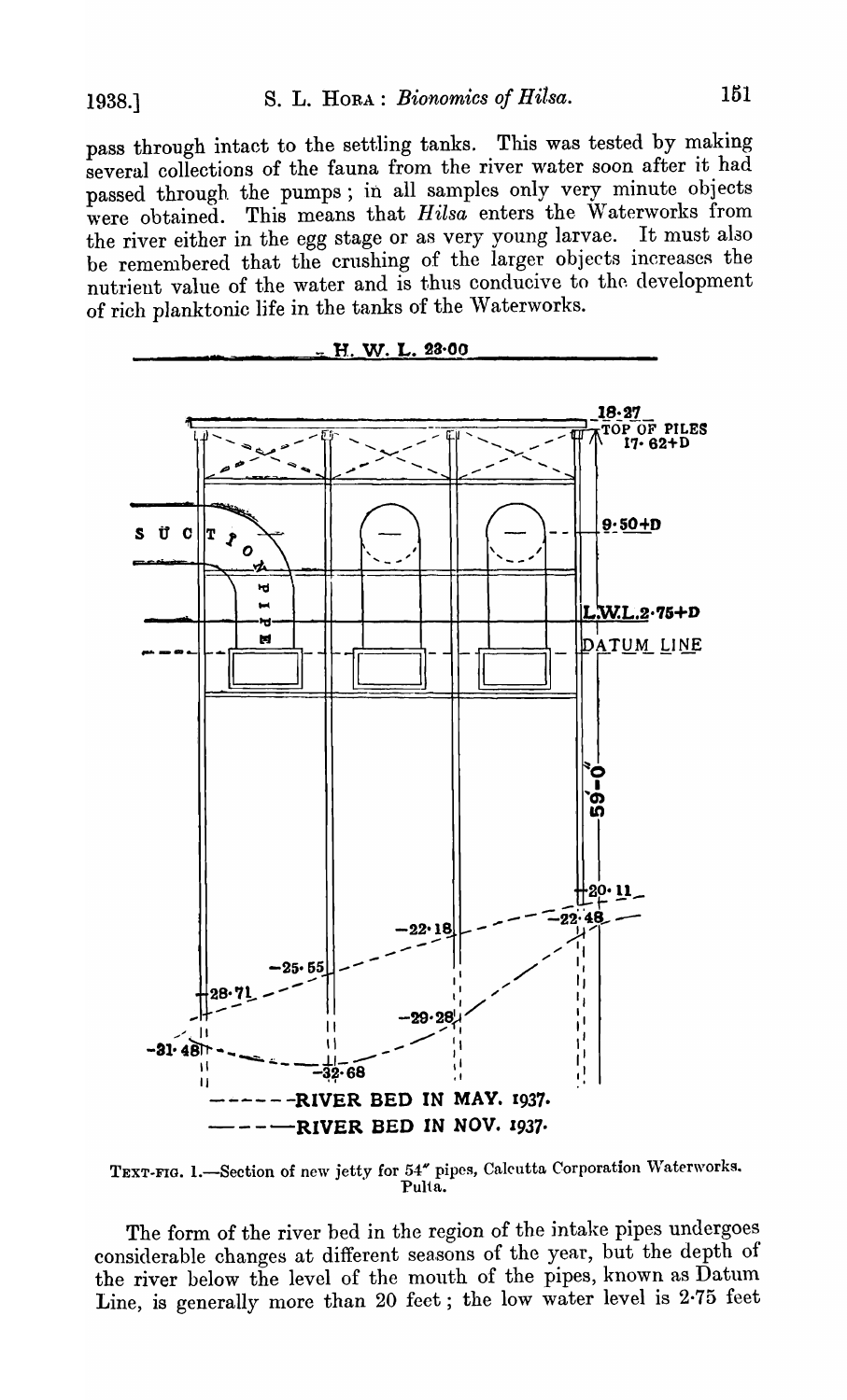and the high water level 23 feet above the Datum Line. As the mouths of the pipes are directed downwards there is every likelihood of the bottom fauna being stirred up and sucked into the pipes, and correspondingly less chance of the floating organisms entering the pipes. As noted above, during experiments for the artificial propagation of *Hilsa* eggs have been fertilised both in Madras and Bengal, and it has been definitely ascertained that after fertilisation they sink deep in the water and begin to float or rest just near the bottom. The average diameter of *Hilsa* eggs was found by Jenkins to vary from 0·4 mm. to 0·63 mm. ; they would thus be very suitable objects to enter the intake pipes, pass through the centrifugal pumps and to be dispersed throughout the Waterworks. The young *Hilsa* probably feed near the bottom on planktonic organisms *(vide infra*, p. 155) and owing to their tendency to flow down with the current. *(vide* p. 154) are liable to be carried to the filter-beds. Young *Hilsa* were found in the beds from April to November, though they were most abundant from August to November. On the 30th September 1937, 58 young *Hilsa* were collected from one bed; their average length was 59 mm. and they ranged in length from 36 mm. to 70 mm. Again on the 22nd November 1937, 57 specimens of young *Hilsa* were obtained from the beds; their average length was  $50.3$  mm. and they ranged from 33 mm, to 81 mm, in length. The filterbeds are dried up and cleaned at intervals of 30 to 60 days, so the young do not get very much chance to grow any bigger. The size of young *Hilsa* found in the beds varied from 30 mm. to 90 mm. in length. There would thus seem to be considerable justification for believing that *Hilsa* probably breeds during a considerable part of the year, though, from the collections made, its peak period of breeding can definitely be placed during the rainy season.

*Rate of growth of Hilsa.*—The isolated Pucca Settling Tank No. 4 was emptied out for cleaning on the 21st November 1937, and a very large number of young *Hilsa* were collected from it. This tank had been charged on the 19th November 1936, so the largest specimen of *Hilsa*  could at the most represent approximately one year's growth. Nine hundred specimens of *Hilsa* were measured and grouped into 10 mm. difference groups, as shown in the table below.

### *Table of Measurements of 900 Young Hilsa Collected from the Pucca Settling Tank No.4 on 21st November* 1937, *arranged in 10 mm. Difference Groups.*

| Number of specimens. | Measurements in millimetres. |
|----------------------|------------------------------|
| ı                    | 57                           |
| 7                    | $80 - 89$                    |
| 72                   | $90 - 99$                    |
| 56                   | $100 - 109$                  |
| 52                   | $110 - 119$                  |
| 32                   | $120 - 129$                  |
| 97                   | $130 - 139$                  |
| 273                  | $140 - 149$                  |
| 220                  | $150 - 159$                  |
| 74                   | $160 - 169$                  |
| 14                   | $170 - 179$                  |
| $\boldsymbol{2}$     | $180 - 189$                  |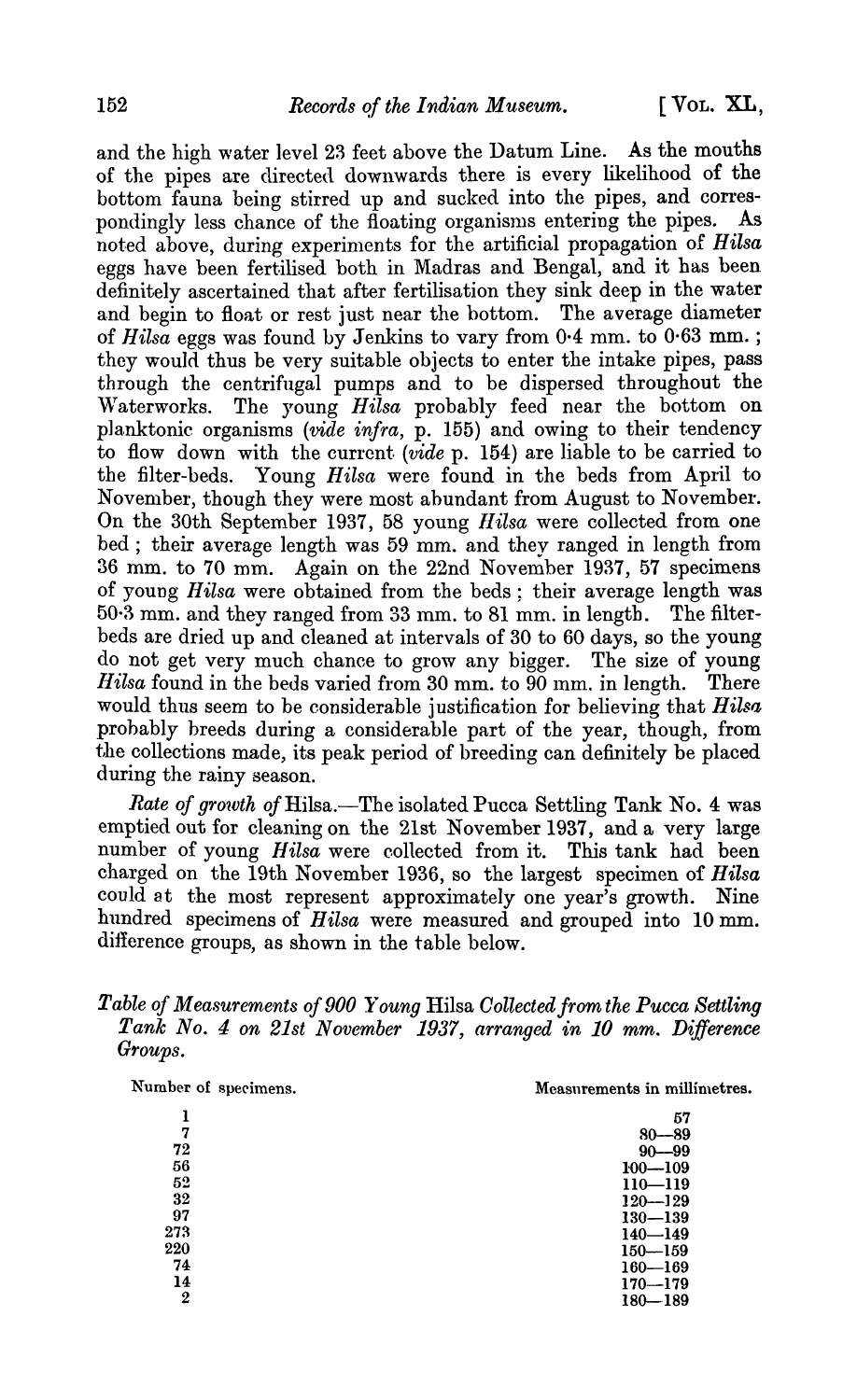It must be borne in mind that owing to fishing, for fair-sized fishes, mostly with hands, very young specimens were not collected, although a number of *Bilsa* of about 57 mm. in length were taken out and kept in an aquarium for making coloured sketches. The 900 specimens ranged in length from 80 mm. to 180 mm. More than half of the specimens were between 140 mm. and 159 mm. and would thus represent the majority size or the frequency peak; these individuals prohably entered the Waterworks during the rainy season, the peak-period of breeding of the species. An analysis of the measurements further shows that specimens over 160 mm. represent the progeny of early spawners, while those below 130 mm. are probably the offspring of late spawners. From the sizes of the specimens found in the filterbeds it seems probable that during the first couple of months of its growth *Hilsa* attains a size of about 60 mm. and from the above analysis it would appear that between July-August., the peak-period of breeding, and November, when the tank was emptied, a period of 4 to 5 months, the fish had reached a size of about 160 mn. The *Hilsa* investigations of the Madras Fisheries Department have also shown that both in the Godavari and the Ponnaiyar rivers *Bilsa* attains only about 8 inches or so in the first year of its growth. In the Bahur tank connected with the latter river  $Hilsa$  is stated to have grown to a size of 163 mm. to 225 mm. between August-September 1935 and May 1936, a period of about 9 months. Owing to the very favourable conditions of growth in the Waterworks at Pulta, probably the rate of growth of the species is somewhat higher in these waters, as a size of  $160 \text{ mm}$ . was attained in 4 to 5 months. This is also evident from the fact that the adult *Hilsa* of the Waterworks are considerably larger than those found in the river Hooghly, though they are of a very inferior quality as food. There is, however, sufficient presumptive evidence to corroborate the findings of the Madras Fisheries Department that *Hilsa* attains full sexual maturity in about two years' time. According to Day (1873, p. 22) also *Hilsa* attains sexual maturity in *its* second year.

# *HILSA* INVESTIGATIONS IN THE RIVER HOOGHLY NEAR THE PULTA WATER-WORKS AND AT NAWABGUNGE.

During the rainy season of 1937, attempts were made to collect plankton at different depths near the Pulta Jettys, but the currents were so strong and the amount of suspended silt so great that the plankton nets could not function properly. Collections \vere then made along the bank of the river, but no *Hilsa* eggs or larvae were found. At this time of the year only large-meshed nets are used by the fishermen. so an examination of their catches was not helpful. 'Vhen the waters begin to fall, very fine-meshed nets are employed to collect young fish from the river. Unfortunately I did not make any observations in October, but a visit to the Nawabgunge fish *ghat* (a landing place) on Novenlber 26, 1937, showed that baskets full of young *Hilsa* were being sold at about 6 pice per seer. The fish were about 20 mm. to 40 mm. in length and weighed  $35$  to a tola (about 7 drams or a little more than  $\frac{2}{5}$  of an ounce). At the time of my visit there were 3 boats at the *ghat* and they had on board 10 baskets of young *Hilsa*. Each basket on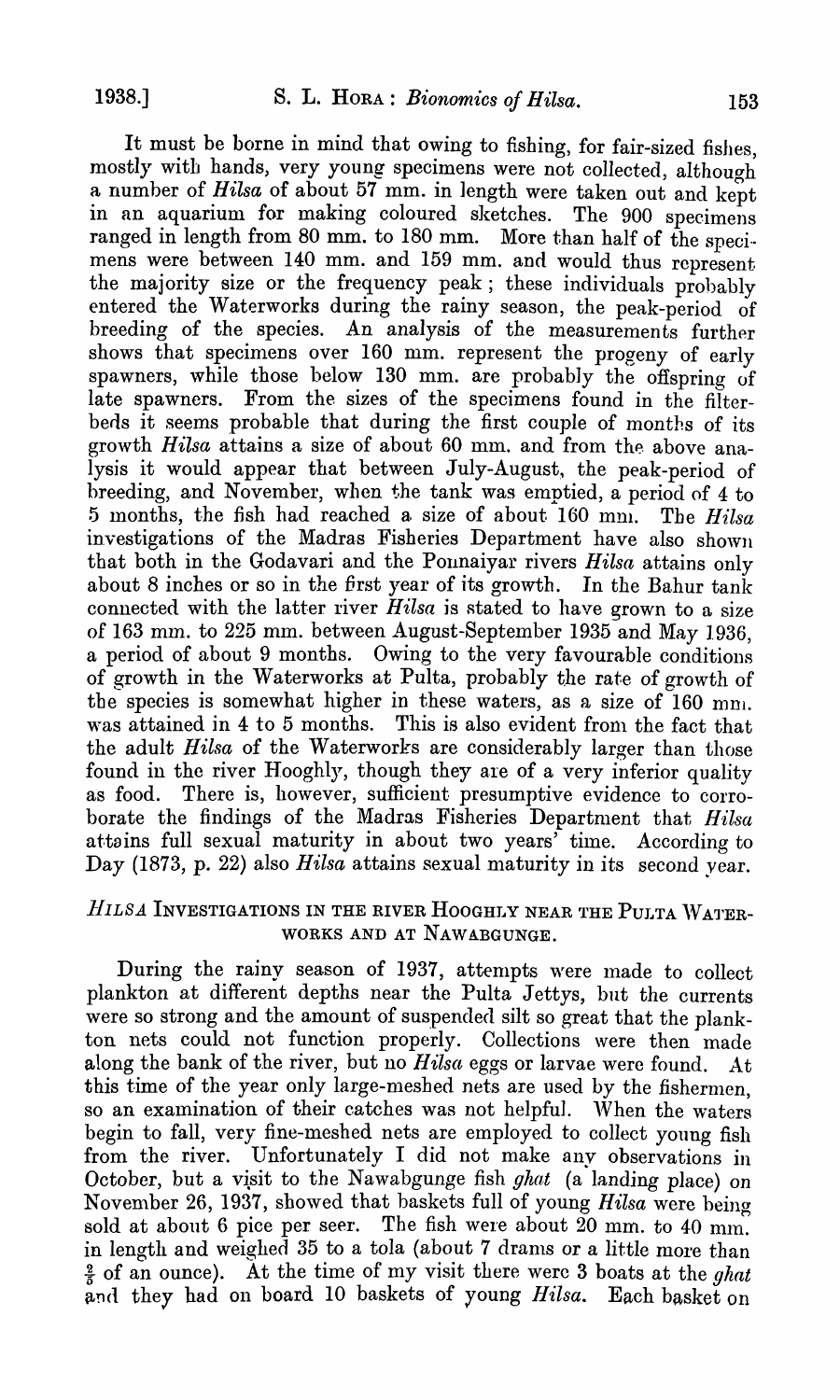a very conservative average contained about 10 seers of fish. Thus on a rough calculation approximately 280,000 young *Hilsa* were being sold for about 9 rupees. On December 18, a lot of 53 young *Hilsa* were collected by my colleague Dr. B. N. Chopra from Nawabgunge; they weighed  $6\frac{1}{2}$  tolas or 8 fish to a tola and ranged from 30 mm. to 71 mm. in length with an average length of 52.5 mm. By December 23, young *Hilsa* in the catches from the river had decreased, and only  $234$  specimens were collected from 3 boats. By the 11th February 1938, the young *Hilsa* had become very rare in catches and only 4 specimens-43-57 mm. in length-were obtained. The catches of young *Hilsa* and the absence of adult ones in the Hooghly near Calcutta from November to February show that nfter spawning the adults do not; reside in this portion of the river and that the young are caught in thier migration downstream to the estuaries. The average size of the young fish at Nawabgunge from November to February, especially when compared with that of the young ones collected from the Pucca Settling Tank No. 4, also indicates that they are migrants from above and do not reside in this portion of the river. It may be mentioned that in the upper reaches of the river near Shantipore, uninterrupted. *Hilsa*  fishery goes on even during the post-monsoon months; these probably are the breeding grounds of the species in the river Hooghly.

The Madras Fisheries Department has already recorded the occurrence of young *Hilsa*, from 2 to 4 inches in length, in the Cauvery after the subsidence of the floods in the months of October and November. The study of the fishery in 1933-34 in the Godavari from the Dowlaishweram anicut to the sea proved the existence of *Hilsa* of varying sizes throughout the year and it was definitely established that young *Hilsa*  up to  $8\frac{1}{4}$  inches in length reside in the lower reaches of the river and do not go to the sea. In the case of the Ganges similar observations were made by Prashad in 1919 when he cast some doubts on the true anadromous nature of the fish.<sup>1</sup> The Madras Fisheries Department, through a series of observations carried over a number of years, has more or less proved:

"(1) that Rilsa take two years to grow to the adult size, (2) that the fish spend the first two years of their life in the lower reaches of rivers and go to the sea only in the third year, and (3) that when they leave the river they do not go far into the sea but move ahout in shoals in the shallow flats close to river mouths and their neighbourhood." (Report for 1935-36, p. 38).

Observations made in "the river Hooghly show that the fish run up during floods for breeding purposes and breed throughout the range of their distribution in the river and its connected waters. This is evident from the fact that Jenkins obtained a young *Hilsa* as high up in the river as Monghyr. According to Southwell (1914), old *Hilsa* going up the river for the second or the third time spawn in the higher reaches; while younger *Hilsa* making their first trip upwards, and thus being more susceptible to changes in salinity, spawn in the lower portions of the river. According to Day (1873, p. 22), however, the young immature specimens below one year stay in the river for a much longer period

<sup>1</sup> In describing the colouration of the species, Day *(Fish. India,* p. 640, 1878) records to have taken young specimens of *Hilsa* in the Sunderbunds below 10 inches in length.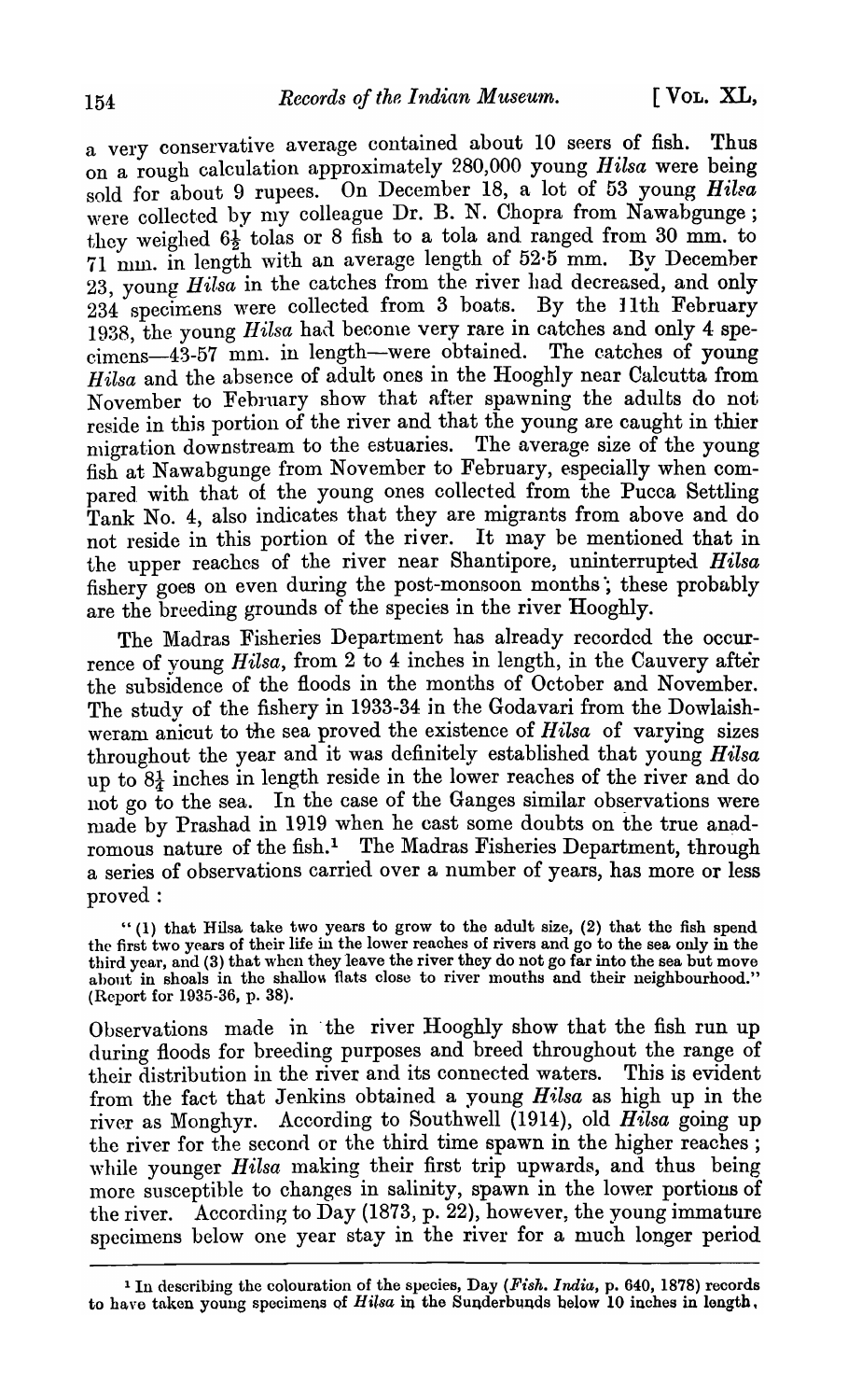and only spwan towards the end of the first year of their life or in the second year. The actual breeding probably takes place in mid-water; the eggs drop to the bottom and soon after hatching the young begin to migrate downstream. Though the peak period of breeding lies in the rainy season, some fish that may have gone high up, stay in the river throughout the year and the breeding goes on for a considerable part of the year. It may here be noted that some fishermen of Eastern Bengal assured Mr. K. C. De that individual fish with roes have been found all through the year. Fish going higher up the river to breed will take a considerable time to make the return journey, and thus give rise to the post-monsoon fishery of the species in the river. Such a course of events would also explain the observations of De and Prashad that the fish resides in the river throughout the year.

The present-day migrations of *Hilsa* are thus of a very limited order; it is now primarily an estuarine fish which runs up the rivers during floods for breeding purposes. In this respect it cannot be regarded as a true anadromous species, as already pointed out by Prashad. As the rivers of the west coast of India, with the exception of the Indus, are short and without any extensive estuaries, *Hilsa* is not found along the west coast except in the Indus.

### FOOD OF YOUNG *HILSA.*

As judged by the stomach contents, the young of *Hilsa* between 20 mm. and 40 mm. in length feed mostly on diatoms, and sparingly on Copepods, Daphnia and Ostracods. Older specimens up to 100 mm. in length were found to feed on the smaller crustaceans enumerated above and also on insects, such as Coriixid bugs, Chironomid larvae, etc., and Polyzoa. Still older specimens up to 150 mm. in length included small shrimps in their menu. Dr. Ramaswami Naidu has informed me that even adults feed mostly on. diatomes with a mixture of few *Daphnia* 



TEXT-FIG. 2.-Iower half of first left gill-arch of a young specimen of *Hilsa ilisha* (Hani).  $\times 2\frac{1}{2}$ .

Length of specimen without the caudal 120 mm. The actual number of gill-rakers on this portion of the arch was 156, but 95 could be shown in the drawing.

and Ostracods. Both in the case of the Waterworks and river specimens a few sand particles were invariably found in the stomach contents which showed that the young of the species probably feed near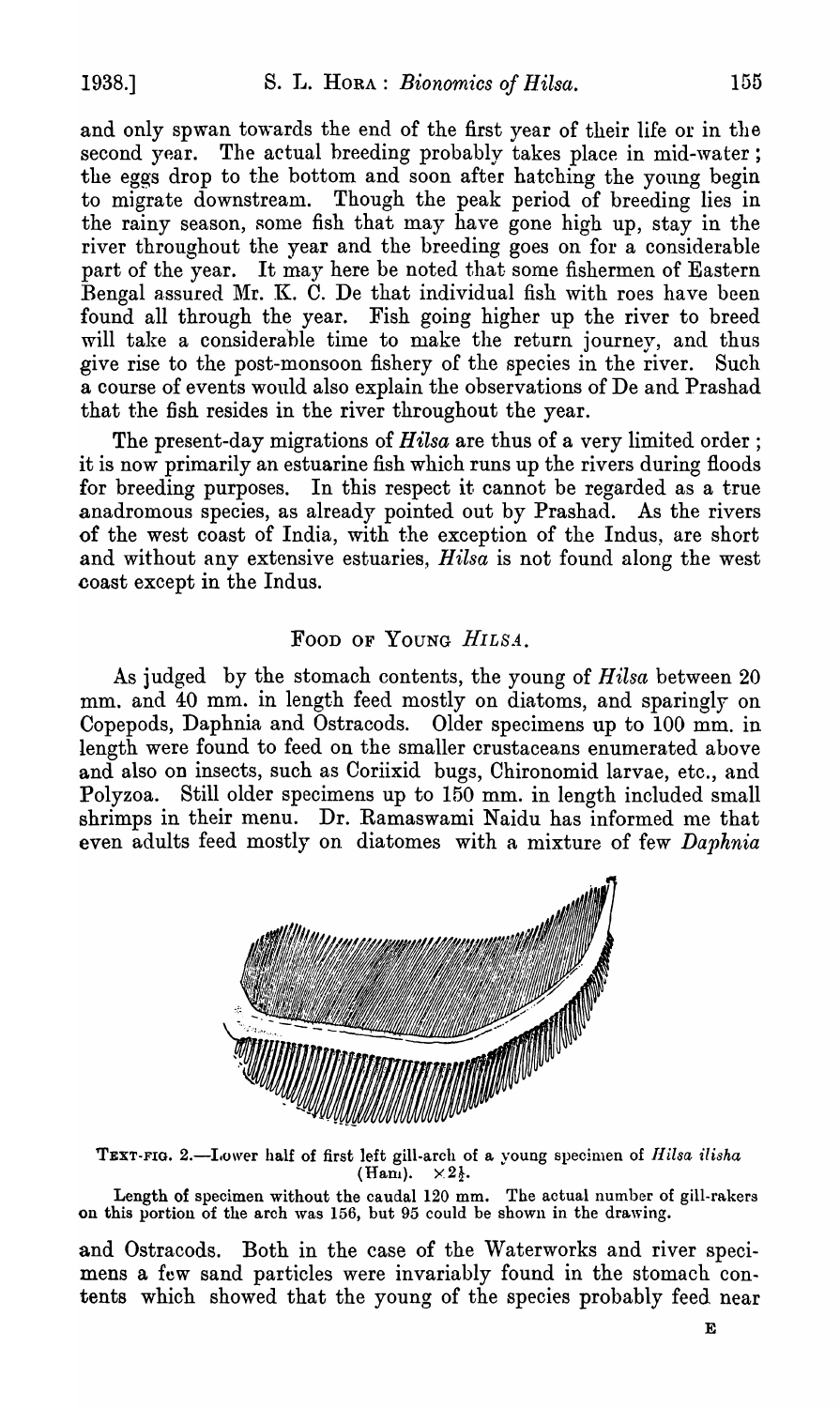the bottom. According to De, adult *Hilsa* is a surface swimmer, and is not ordinarily found at a depth below 12 feet.

The above account of. the feeding habits of *Hilsa* is corroborated by the nature of its gill-rakers, which are setose, long, slender and closeset. In appearance they recall the baleen plates of the Whalebone Whales which are also used for straining minute organisms from water. On the first arch the number of gill-rakers is approximately 270 (90+) 180). The gill-rakers are considerably longer than the gill-filaments. In a specimen 118 mm. in length without the caudal the longest gillraker was about 7 mm. in length.

In its feeding habits and the nature of gill-rakers *Hilsa* corresponds. very closely with the Allis Shad *(Alosa alosa)* of European waters.

### HATCHERIES FOR *HILSA*.

The Department of Fisheries, Bengal, Bihar and Orissa, and the Madras Fisheries Department have paid considerable attention in the past and the latter Department has still on its programme as a major item the artificial propagation of *Hilsa*. From the records available it appears that no success in this line of work has been achieved so far, in spite of repeated attempts and elaborate arrangements made both in Bengal and Madras. In view of the fact that after the floods millions of young *llilsa* are caught from the river Hooghly, it seems that there is no need at present to augment the numbers of this fish through artificial fecundation. There would, however, seem to be an urgent necessity to preserve the natural stock by prohibiting the catching of young *Hilsa*  through legislation during the months of October and November. During the monsoon months the fishermen do not catch small fish and during March to May owing to stormy weather fishing in the river is not possible on a nunlber of days. These meteorological conditions thus provide a natural protection to the young in their migration downstream during these periods. As regards this fishery in Madras, it is not possible for me to express an opinion, but as there is a close similarity between the habits of *Hilsa* in the Hooghly and the South Indian rivers, it may also be found advantageous in that province to pay more attention to the proper conservation of the fishery rather than to the establishment of *H ilsa* hatcheries.

#### SUMMARY.

An historical review of the *Hilsa* investigations in Bengal is given and attention is directed to the work of the Madras Fisheries Department on the same subject. It has now been definitely established that Hilsa reside in the rivers, mostly in the estuaries, and rarely go out to the sea. Thus the fish, as pointed out by Prashad, is not to be regarded as a true anadromous species.

The probable course of the life-history of *Hilsa* from the egg or minute larval stage to the adult stage in the Calcutta Corporation \Vaterworks at Pulta is traced, and evidence is adduced to show that the supply of larval *Hilsa* is obtained from the river Hooghly year after year. The occurrence of young *Hilsa* in the filter-beds during a greater part of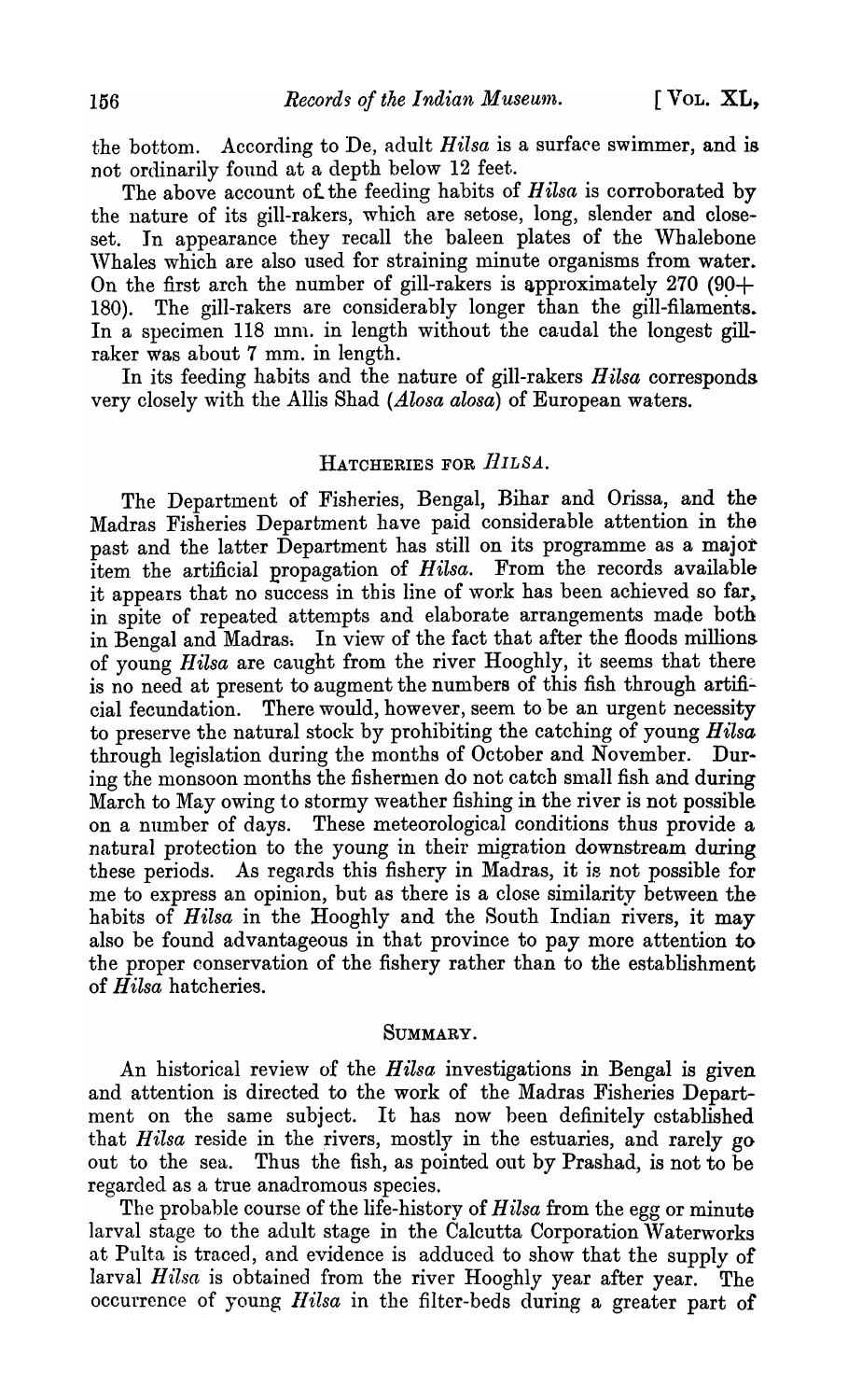the year shows that the fish probably breeds in the river over an extensive period, though its peak-period of breeding occurs during the rainy season. From the occurrence of ripe males and females in the Waterworks during the rainy season, it is presumed that the fish can probably breed in confined waters also. The probable rate of growth of the species in the Waterworks is indicated.

Failure to find eggs and very young stages of *Hilsa* in the river Hooghly with the help of plankton nets and by collecting along the banks is recorded. A regular fishery of young *Hilsa* in November is reported from an examination of catches made in the river at Nawabgunge near Calcutta. From the size of young specimens collected at Nawabgunge during November to February it is inferred that the young fish do not reside in the river but pass down to the estuaries. The probable lifehistory of *Hilsa* in the river is indicated and considerable support is lent to the biological observations already made by the Madras Fisheries Department. Observations on the food of young *Hilsa* and on the establishment of hatcheries for the artificial propagation of the species are made. From the destruction of young  $Hil\tilde{s}u$  on a vast scale in the river Hooghly, it is suggested that attention should be paid to the conservation of the *Hilsa* fisheries rather than to the establishment of hatcheries for the artificial breeding of this fish.

#### LIST OF REFERENCES.

- Day, F.—Report on the Freshwater Fish and Fisheries of India and Burma, pp. 22-23, 35-36 (Calcutta: 1873).
- De, K. C.—Report on the Fisheries of Eastern Bengal and Assam, p. 18 (Shillong: 1910).
- Finlow, R. S.<sup>-</sup>Director of Agriculture's Note on the Scheme for the Re*organ'isation of a Fishery Department in Bengal,* p. 5 (Calcutta: 1933).
- Gupta, K. G.-Extract from the final Report of the 27th January 1908, regarding fishery matters. *Coll. Papers Fish. Surv. Bay of Bengal*, pp. 15-18 (Calcutta: 1911).
- Jenkins, J. T.—Notes on Fish from India and Persia, with descriptions of new species. VII.-The spawning of the Hilsa. *Ree. Ind. Mus.,* V pp. 138-140 (1910).
- Prashad, B.—Annual Report of the Department of Fisheries, Bengal and *Bihar and Orissa for the year ending 31st March 1919*, p. 4 (Calcutta: 1919).
- Raj, B. Sundara-On the habits of the Hilsa *(Clupea ilisha)* and their artificial propagation in the Coleroon. *Journ. Proc. As. Soc. Bengal* (N. S.), XIII, p. clxxxiv (1917).
- Raj, B. Sundara—*Madras Fisheries Department Administration Re-POtts* for 1933-34, p. 41 (1934); for 1934-35, p. 38 (1936); for 1935-36, p. 37 (1937) and for 1936-37, p. 34 (1938).
- Southwell, T.-Report on Hilsa-hatching operations conducted at Monghyr, Bihar, during August, September and October 1912. *Bull. Dept. Fisheries, Bengal, Bihar and Orissa.* No.4, pp. 1-5 (1914).